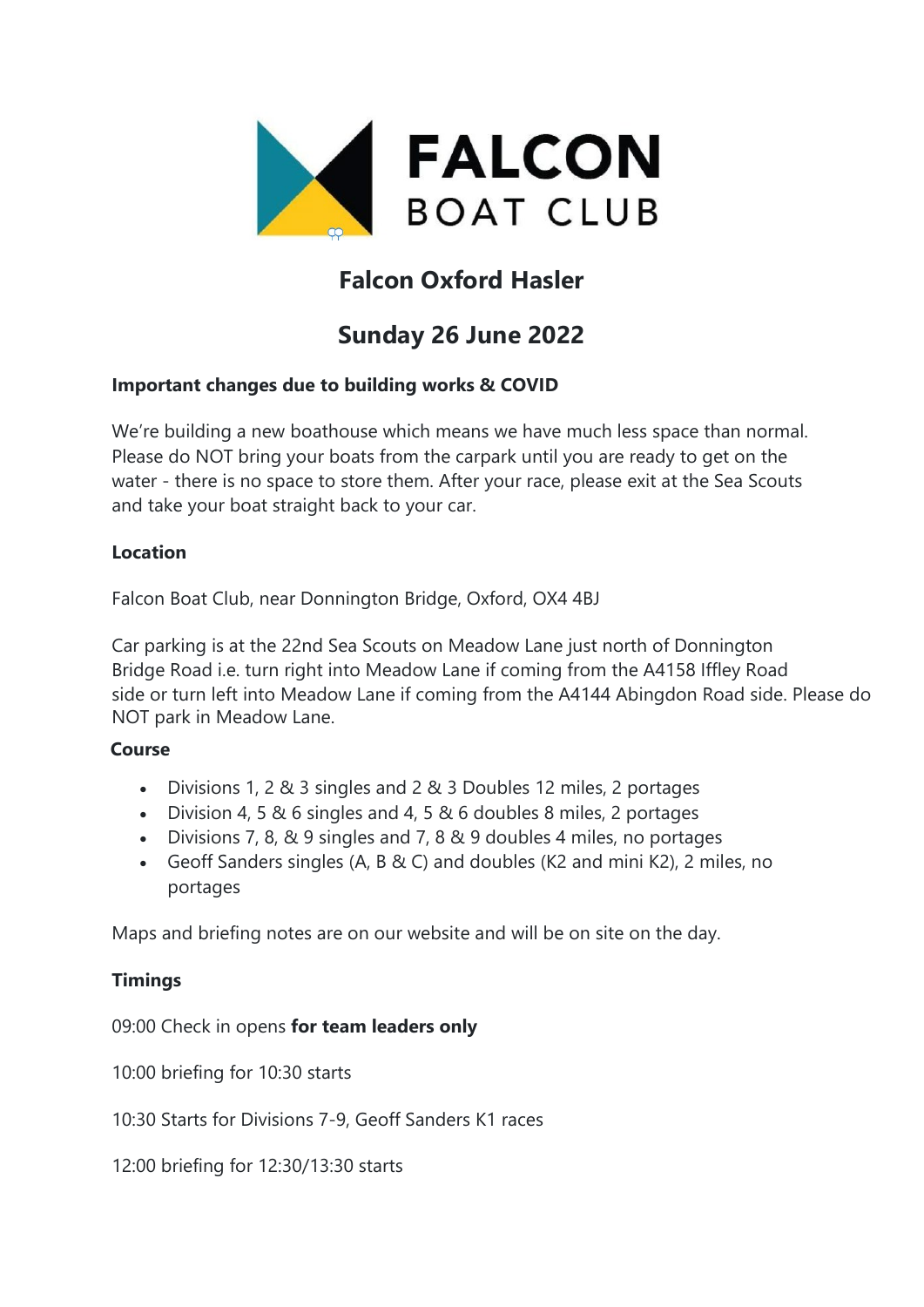12:30 Starts for Divisions 1-6

13:30 Starts for Geoff Sanders K2 races

### **Entry Fees**

- Seniors: £10 per seat per race (late entry £15)
- Juniors: £8 per seat per race (late entry £13)
- Geoff Sanders races: £5 (late entry £10)

All entries and payment via the Race Entries system.

**Deadline 11pm Tuesday 21st June**. Late entry deadline 5pm Friday 24th June. **There are no entries on the day.**

Entrants must be members of British Canoeing. BC day tickets may be purchased for divisions 7-9 only (£5).

Any problems / changes to entries, please email [jobatesfalcon@gmail.com](mailto:jobatesfalcon@gmail.com)

#### **Food**

Entry fees include light refreshments for competitors directly after their race. Other food and refreshments are for sale to all others during the whole event. 50p off hot drinks if you bring a re-usable cup!

#### **Notes to Competitors**

- 1. Buoyancy aids are compulsory for all Geoff Sanders competitors, as well as division 7, 8 and 9 paddlers whether they are racing in those divisions or higher divisions.
- 2. Team leaders should decide if paddlers under 16 years of age in higher divisions should wear a buoyancy aid.
- 3. The race organiser has the final say on who has to wear a buoyancy aid.
- 4. Team Leaders are responsible for ensuring that paddlers are properly equipped having taken into account the paddler's health, fitness, capability, the course, the prevailing conditions and other risks associated with this race.
- 5. The race will be run in accordance with British Canoeing's Marathon Racing Committee rules.
- 6. Vertical number plates will be provided.
- 7. It is likely that paddlers will encounter other craft on the river. Rules of the river must be observed when racing – keep right.
- 8. Competitors must render their boats sufficiently buoyant to remain afloat and to support the crew in rough water in the event of capsize. No boat will be deemed to be sufficiently buoyant purely as a result of its construction (e.g.